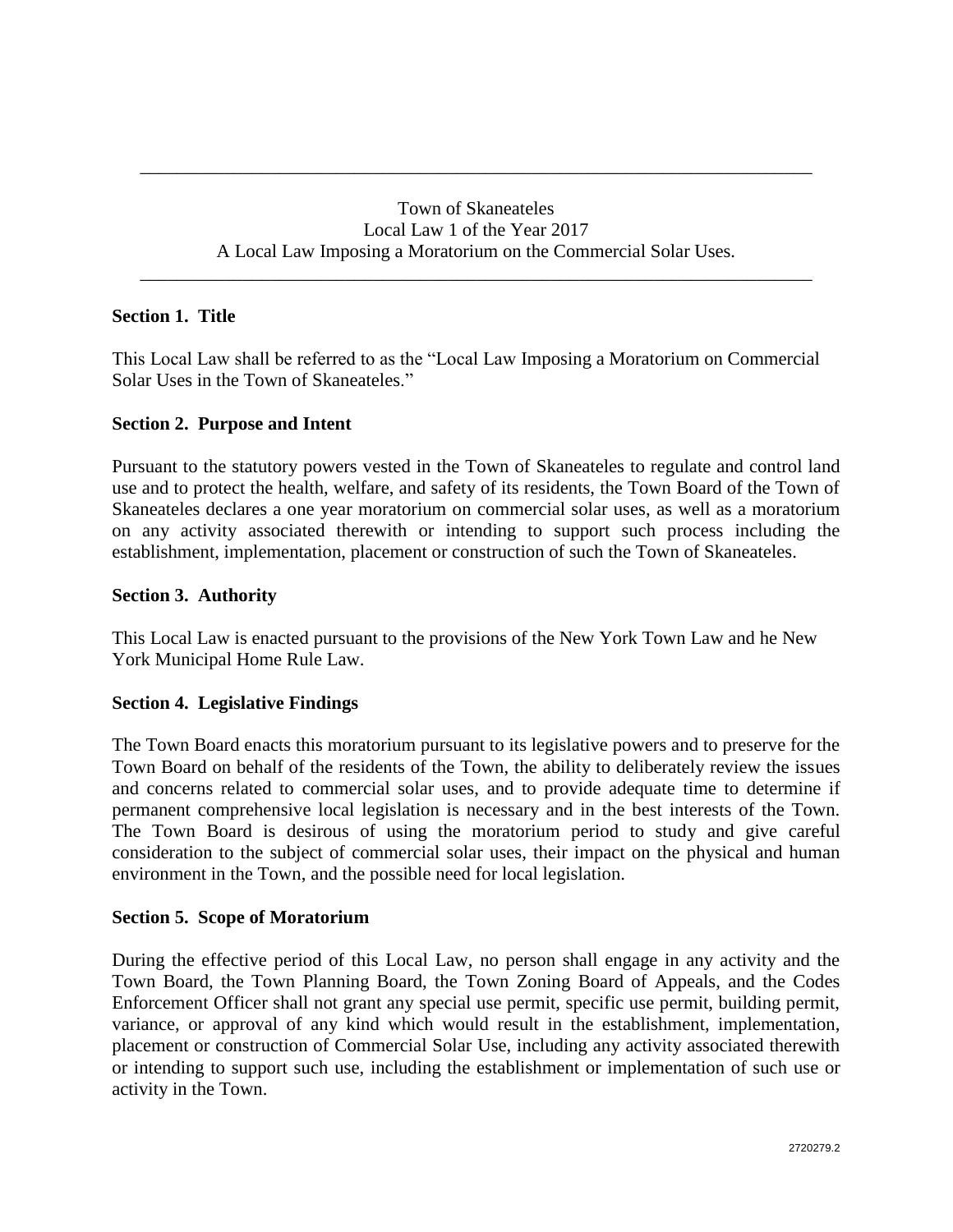## **Section 6. Term**

This moratorium shall be in effect for a period of six months from the effective date.

## **Section 7. Penalties and Enforcement**

Any person, firm, corporation or other entity that shall take any action to establish, implement, place or construct a Commercial Solar Use, including the establishment, implementation, placement or construction of any activity or facility associated therewith or intended to support such process in violation of the provisions of this Local Law shall be subject to such penalties as may be provided by any applicable local law, ordinance, rules, or regulation of the Town for violations. The Town Board may seek injunctive relief to cease any activity in violation of this Local Law or to remove any construction that may have taken place in violation of this Local Law.

# **Section 8. Validity**

The invalidity of any provision of this Local Law shall not affect the validity of any other provision which may be given effect without such invalid provision.

# **Section 9. Hardship**

A. In the event that any owner of real property affected by this Local Law shall suffer an unnecessary hardship because of the implementation of the letter of this Local Law, then the owner of such property may make a written application to the Town Board for a variance from strict compliance with this Local Law. Unnecessary hardship shall not mean a mere delay in being able to pursue a Commercial Solar Use or to be able to apply for and receive a decision upon any permit or approval of any kind related thereto.

B. Applications for a variance shall be in writing and shall set forth or have attached thereto evidence of the claimed hardship. The Town Board shall schedule a public hearing on any such application within thirty (30) days of its receipt upon at least five (5) days' notice by publication in the Town's official newspaper and posting on the Town Clerk's board. At said public hearing, the property owner and other interested parties shall be heard and given the opportunity to present evidence in connection with the application. The Town Board shall render a decision in writing within thirty (30) days of the public hearing. If the Town Board determines that the property owner will suffer an unnecessary hardship by means of the strict application of this Local Law, then the Town Board will grant the minimum variance necessary to afford relief to the applicant.

## **Section 10. Definitions**

A. The terms "Commercial Solar Use" shall mean the placement, construction, erection, installation, or use of a Solar Energy System for the generation of electrical power to be used primarily for the sale or distribution to, or consumption by distributors or users located off the